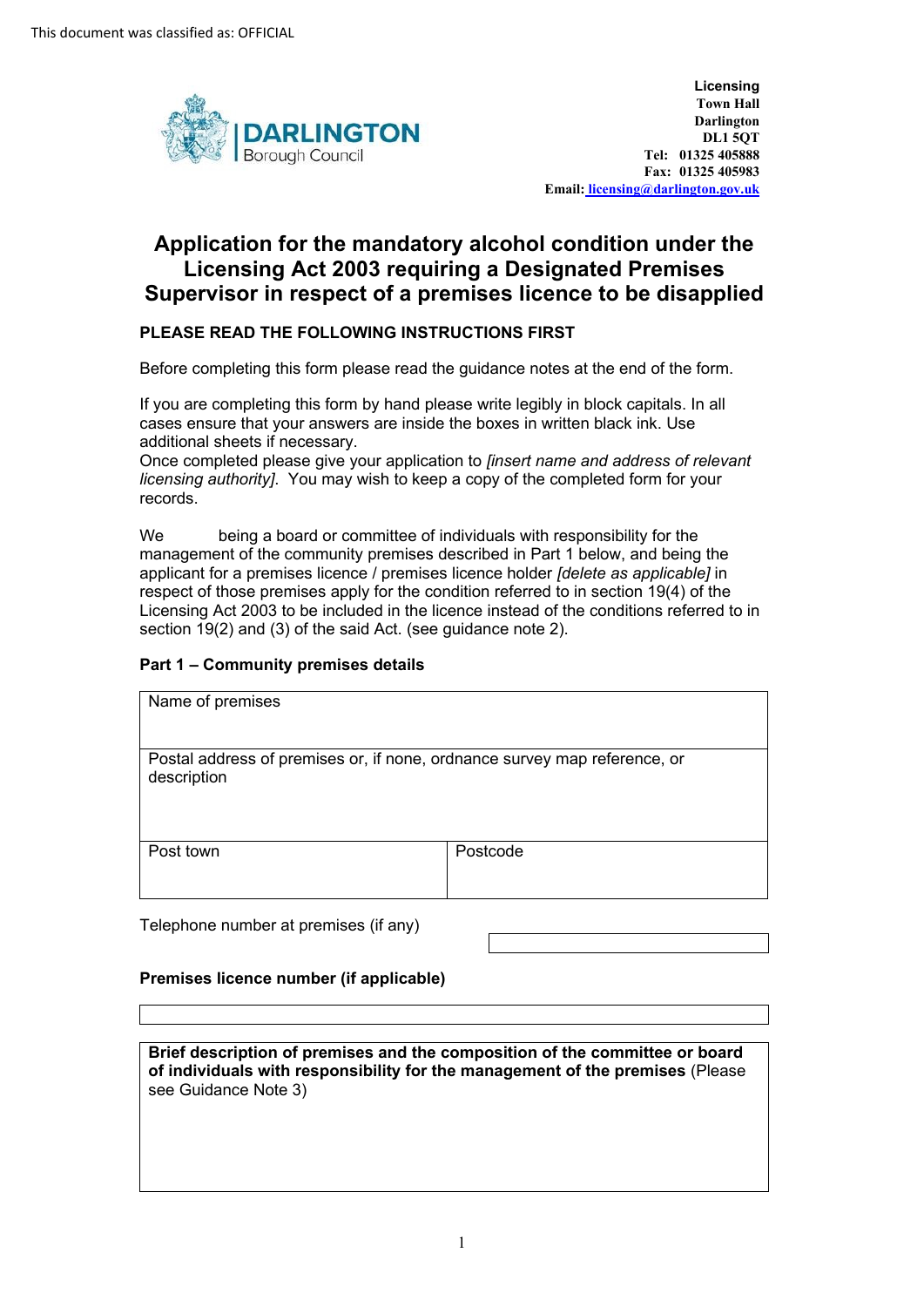| supervised and what arrangements you have in place (if any) for hiring out the<br>premises (Please see Guidance Note 4)              |                                                                               |
|--------------------------------------------------------------------------------------------------------------------------------------|-------------------------------------------------------------------------------|
|                                                                                                                                      |                                                                               |
|                                                                                                                                      |                                                                               |
|                                                                                                                                      |                                                                               |
| Part 2 – Applicant details                                                                                                           |                                                                               |
| We are the premises licence holder $\Box$ (Please tick $\checkmark$ yes)                                                             |                                                                               |
| Contact phone number in working hours (if<br>any)                                                                                    |                                                                               |
| E-mail address (optional)                                                                                                            |                                                                               |
| <b>Current address (if different from premises address)</b>                                                                          |                                                                               |
|                                                                                                                                      |                                                                               |
|                                                                                                                                      |                                                                               |
| <b>Post Town</b>                                                                                                                     |                                                                               |
|                                                                                                                                      |                                                                               |
| <b>Postcode</b>                                                                                                                      |                                                                               |
|                                                                                                                                      |                                                                               |
| Telephone (if any)                                                                                                                   |                                                                               |
|                                                                                                                                      |                                                                               |
| Please tick $\checkmark$ yes as appropriate                                                                                          |                                                                               |
| I have enclosed the premises licence                                                                                                 |                                                                               |
| I have enclosed the relevant part of the premises licence                                                                            |                                                                               |
| This form accompanies a new premises licence application                                                                             |                                                                               |
| If you are varying an existing licence and have not ticked one of the first two boxes<br>above, please explain why in the box below. |                                                                               |
|                                                                                                                                      | Reasons why you have failed to enclose the premises licence or relevant parts |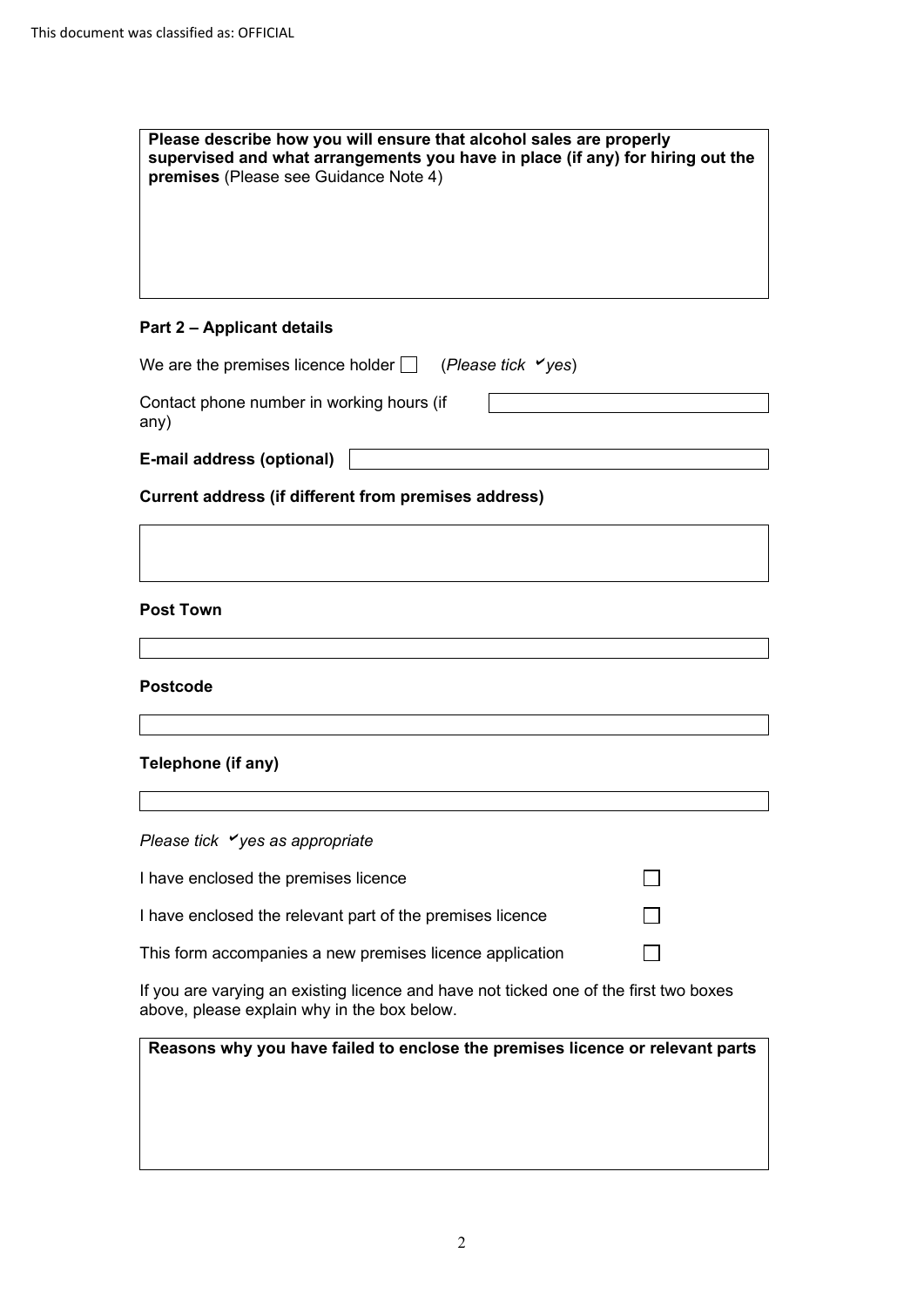| Any further information to support your application                                                                                                                                                         |                              |  |
|-------------------------------------------------------------------------------------------------------------------------------------------------------------------------------------------------------------|------------------------------|--|
|                                                                                                                                                                                                             |                              |  |
|                                                                                                                                                                                                             |                              |  |
|                                                                                                                                                                                                             |                              |  |
|                                                                                                                                                                                                             |                              |  |
| CHECKLIST:-                                                                                                                                                                                                 | Please tick $\checkmark$ yes |  |
| If applying to remove the mandatory requirements from an existing premises<br>licence that already authorises alcohol sales                                                                                 |                              |  |
| - I have made or enclosed payment of the fee                                                                                                                                                                |                              |  |
| - I have included documents (if available) which identify the premises<br>and how it is managed                                                                                                             |                              |  |
| - I have included copies of any hiring agreements                                                                                                                                                           |                              |  |
| - I have sent a copy of this application to the chief officer of police                                                                                                                                     |                              |  |
| - I understand that if I do not comply with the above requirements<br>my application will be rejected                                                                                                       |                              |  |
| If applying alongside a new application or variation for a permission to allow<br>alcohol sales                                                                                                             |                              |  |
| - this application accompanies a new premises licence application / this<br>application accompanies an application to vary an existing premises licence<br>[delete as applicable]                           |                              |  |
| - I have enclosed the premises licence or relevant part<br>of it or provided an explanation                                                                                                                 |                              |  |
| - I understand that if I do not comply with the above requirements<br>my application will be rejected                                                                                                       |                              |  |
| IT IS AN OFFENCE, LIABLE ON CONVICTION TO A FINE UP TO LEVEL 5 ON THE<br>STANDARD SCALE, UNDER SECTION 158 OF THE LICENSING ACT 2003 TO<br>MAKE A FALSE STATEMENT IN OR IN CONNECTION WITH THIS APPLICATION |                              |  |
| <b>Part 3 - Signatures</b> (Please see guidance note 5)                                                                                                                                                     |                              |  |
|                                                                                                                                                                                                             |                              |  |

 Signature of applicants. Please provide two signatories of members of the management committee stating in what capacity they represent the premises licence holder.

First Signature Date

**Capacity** 

Second Signature

Date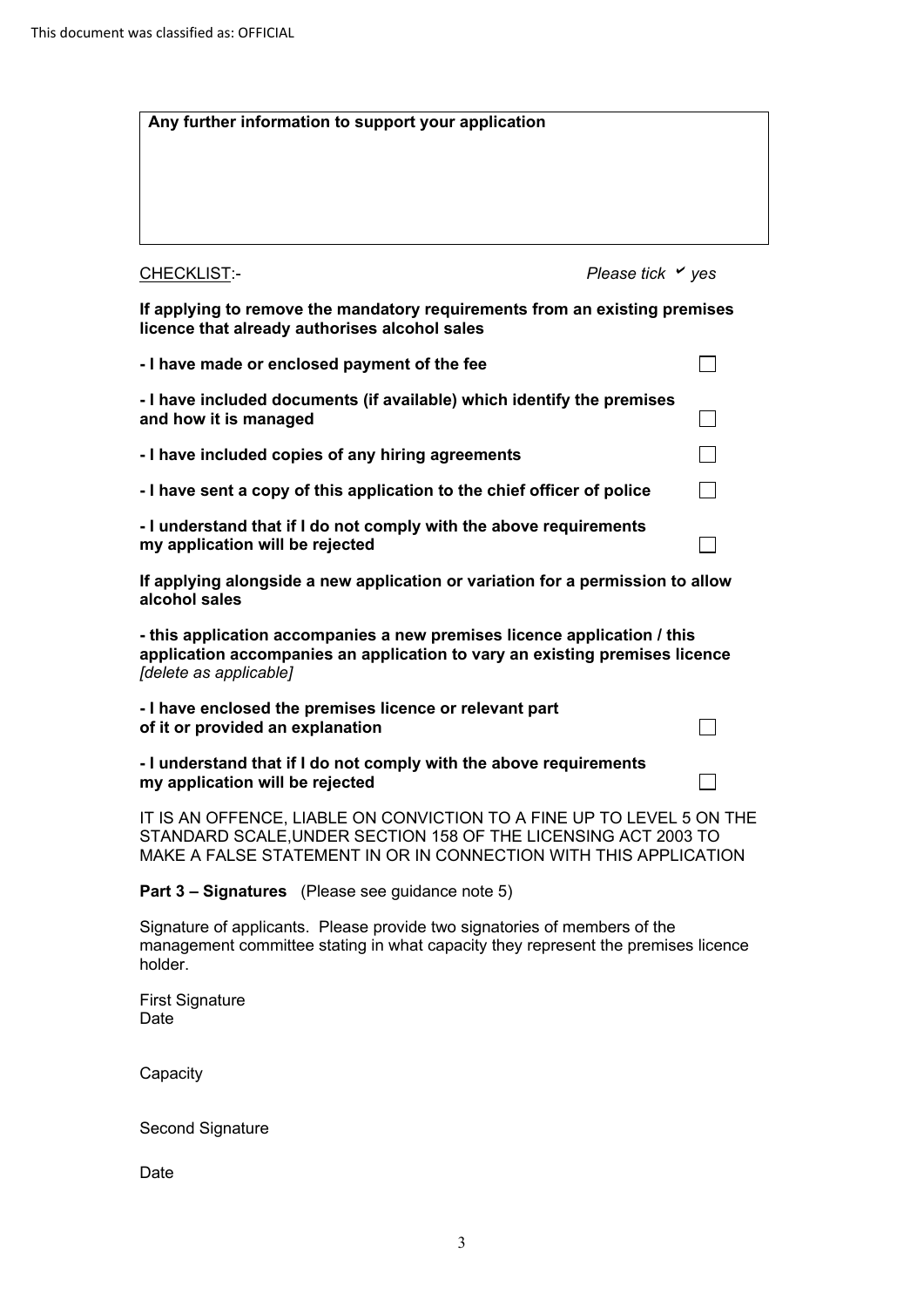**Capacity** 

| Contact name (where not previously given) and address for correspondence<br>associated with this application |                 |  |
|--------------------------------------------------------------------------------------------------------------|-----------------|--|
| <b>Post town</b>                                                                                             | <b>Postcode</b> |  |
|                                                                                                              |                 |  |
| Telephone number (if any)                                                                                    |                 |  |
| If you would prefer us to correspond with you by e mail your e mail address<br>(optional)                    |                 |  |

### *Notes for Guidance*

1. This form may be used by a community premises seeking to replace the mandatory conditions in sections 19(2) and 19(3) of the 2003 Act which requires a personal licence holder and Designated Premises Supervisor where a premises allows the supply of alcohol, with the alternative mandatory condition (in section 19(4) of the Act) that the supply of alcohol is instead authorised by the premises licence holder through either:

- applying to remove the mandatory conditions of an existing premise licence which allows the sale of alcohol;

- applying to remove the mandatory conditions when applying for a new premises licence that includes the sale of alcohol; or

- applying to remove the mandatory conditions when applying to vary an existing premises licence to allow the sale of alcohol.

On applying for the removal of the requirement to have a Designated Premises Supervisor, the management committee should understand that if this is granted they will be responsible for all alcohol sales under the licence.

2. The applicant must be a committee or board of individuals with responsibility for the management of the premises – enter name of committee or board.

 committee's of board's key officers, e.g. the chair, secretary, treasurer). Please include 3. Describe the premises and the management structure. In particular, explain why you consider it to be a community premises i.e. is it available for community benefit most of the time and accessible by a broad range of persons and sectors of the local community for purposes beneficial to the community as a whole. If the community premises is a registered charity, please include its Charity Commission number. Set out how the premises is managed and the structure of the committee or board of individuals with responsibility for its management (including the names of the any documents e.g. a written constitution or other management documents that show the structure of the premises and how it is managed.

 organisations). Set out how responsibility for alcohol sales is to be determined in 4. Describe how the supervision of alcohol sales is to be ensured in different situations (including e.g. when the community premises is hired to private parties, when the community premises is hired for large fundraising events and when the community premises is hired for short fundraising events by local voluntary individual cases and discussed and reviewed within the committee's or board's